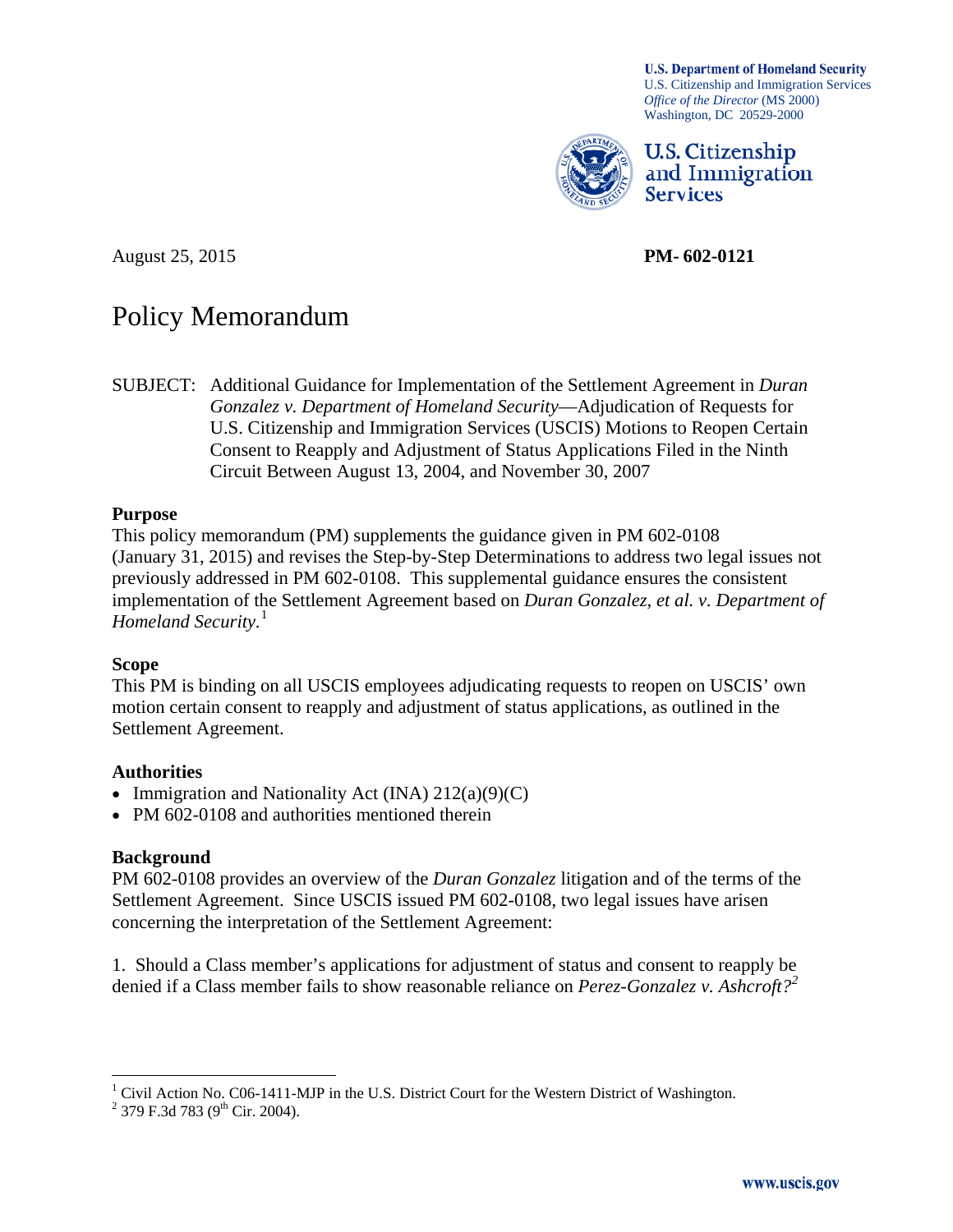2. Should USCIS deny a Class member's adjustment and consent to reapply applications if the Class member is also inadmissible under section  $212(a)(9)(C)(i)(I)$  of the Act for unlawful reentry without admission after prior unlawful presence?

USCIS Office of the Chief Counsel (OCC) addressed these issues in the opinion that accompanies this PM.

#### **Implementation**

 USCIS officers will address the issues identified in this PM in the manner specified in the OCC opinion. The Appendix to this PM revises the "Step-by-Step Determinations" accordingly.

encountered in administrative cases. Given the complexity of the legal issues involved, USCIS officers should work closely with local OCC attorneys when adjudicating these cases. OCC counsel can assist officers in preparing requests for evidence or notices of intent to deny that help to clarify the issues and in obtaining from Class members evidence concerning these legal issues, which are not commonly

 a reinstated removal order. Note that the revision of the "Step-by-Step Determinations" also clarifies that the office receiving a timely request for a new decision will send a written acknowledgement of the request to the Class member. Under paragraph  $IV(A)(3)$  of the Settlement Agreement, p. 8, the Class member can use the USCIS notice of acknowledgement (referred to as a "filing receipt notice" in the Settlement Agreement) when asking Immigration and Customs Enforcement (ICE) to cancel

#### **Use**

 official duties. It is not intended to, does not, and may not be relied upon to create any right or removal proceedings, in litigation with the United States, or in any other form or manner. This PM is intended solely for the guidance of USCIS personnel in the performance of their benefit, substantive or procedural, enforceable at law or by any individual or other party in

#### **Contact Information**

Questions or suggestions regarding this PM should be addressed through appropriate channels to OCC and the Office of Policy and Strategy.

#### **Appendix**

Revised Step-by-Step Determinations June 19, 2015, opinion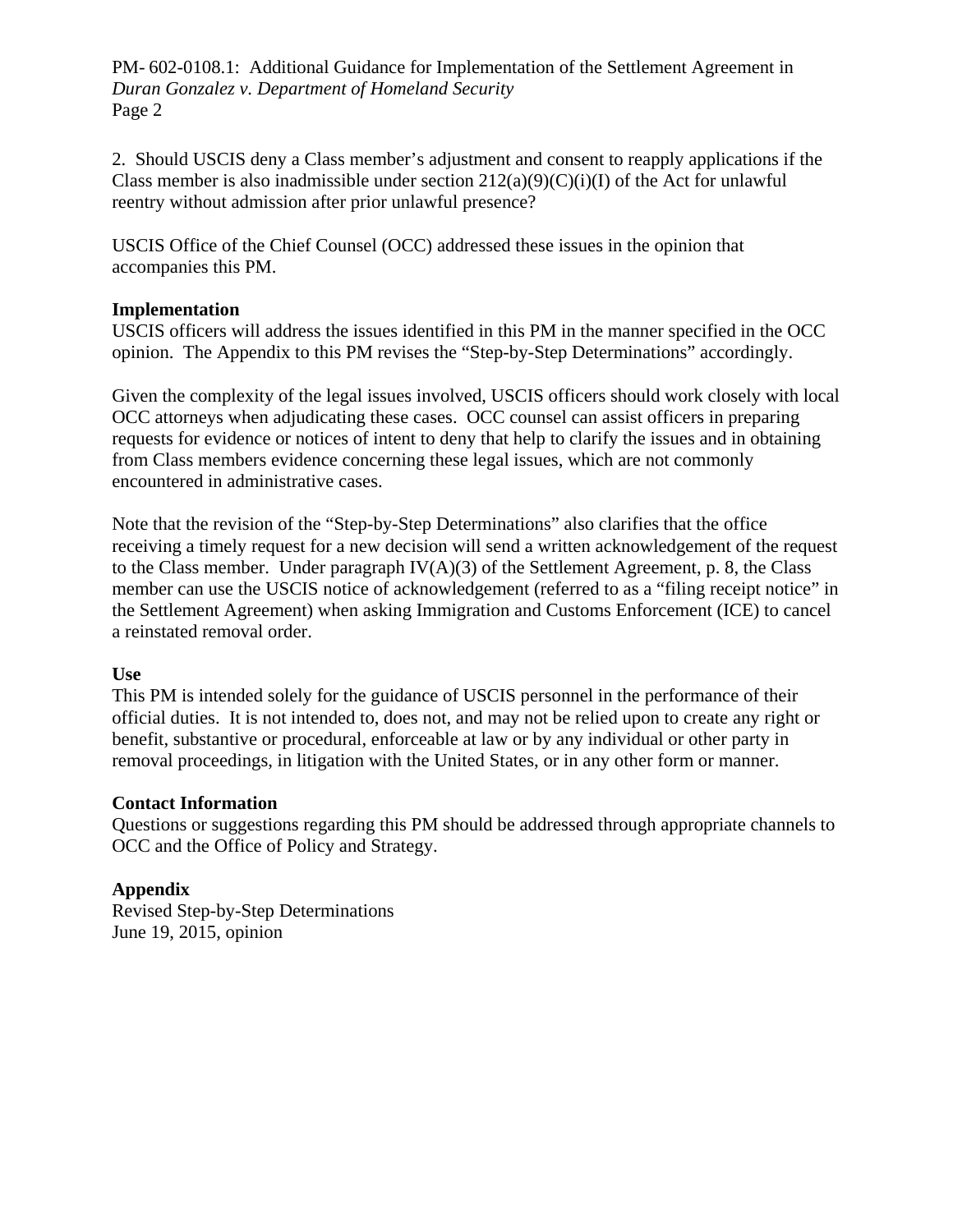# **APPENDIX**

# **Step-by-Step Determinations**

# **1. Class Membership**

| <b>STEP</b>    | Determine if                                                                                                                                                                                                                                                                                                                                                                                       | If yes                                                                  | If no                          |
|----------------|----------------------------------------------------------------------------------------------------------------------------------------------------------------------------------------------------------------------------------------------------------------------------------------------------------------------------------------------------------------------------------------------------|-------------------------------------------------------------------------|--------------------------------|
| $\mathbf{1}$   | The foreign national filed and<br>USCIS received the request to<br>reopen the adjustment and consent<br>to reapply application by<br><b>January 21, 2016.</b>                                                                                                                                                                                                                                      | Issue written<br>acknowledgement of<br>the submission; Go to<br>Step 2. | Deny the request to<br>reopen. |
| $\overline{2}$ | The foreign national is inadmissible<br>INA 212(a)(9)(C)(i)(II) for<br>unlawful reentry after prior<br>removal <sup>3</sup> because the foreign<br>national entered or attempted to<br>reenter without being inspected and<br>admitted or paroled :<br>• Between April 1, 1997and<br>Nov. 30, 2007; and<br>• After having previously been<br>deported or removed from the<br><b>United States.</b> | Go to Step 3.                                                           | Deny the request to<br>reopen. |
| 3              | The foreign national is the primary<br>or derivative beneficiary of an<br>immigrant visa petition or<br>permanent labor certification<br>application filed on or before<br>April 30, 2001.                                                                                                                                                                                                         | Go to Step 4.                                                           | Deny the request to<br>reopen. |
| $\overline{4}$ | The foreign national is the primary<br>beneficiary or the derivative<br>beneficiary of an immigrant visa<br>petition or permanent labor<br>certification application after<br>January 14, 1998.                                                                                                                                                                                                    | Go to Step 5.                                                           | Proceed to Step 9.             |

<span id="page-2-0"></span> $\overline{a}$ <sup>3</sup> See INA 212(a)(9)(C)(i)(II).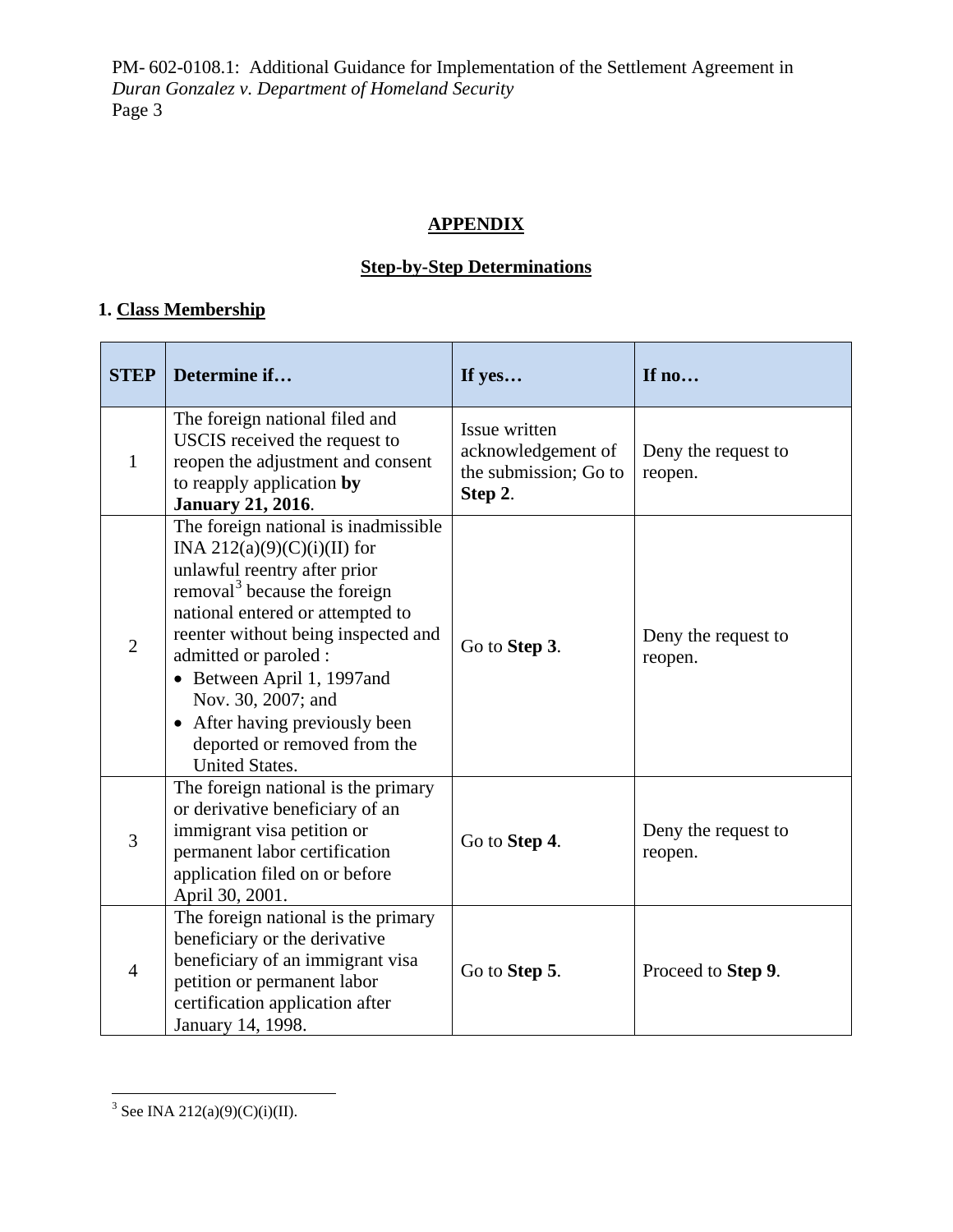| <b>STEP</b>    | Determine if                                                                                                                                                                                                             | If yes         | If no                          |
|----------------|--------------------------------------------------------------------------------------------------------------------------------------------------------------------------------------------------------------------------|----------------|--------------------------------|
| 5              | The foreign national is a primary<br>beneficiary.                                                                                                                                                                        | Go to Step 6.  | Proceed to Step 7.             |
| 6              | The foreign national was physically<br>present in the United States on<br>December 21, 2000.                                                                                                                             | Go to Step 9.  | Deny the request to<br>reopen. |
| $\overline{7}$ | The foreign national is a derivative<br>beneficiary.                                                                                                                                                                     | Go to Step 8.  | Deny the request to<br>reopen. |
| 8              | Either the foreign national was<br>present in the United States on<br>December 21, 2000, or if the<br>foreign national's primary<br>beneficiary was physically present<br>in the United States on<br>December 21, 2000.  | Go to Step 9.  | Deny the request to<br>reopen. |
| 9              | The foreign national properly filed<br>an adjustment application<br>(Form I-485 and Form I-485<br>Supplement A) while residing in<br>the Ninth Circuit between<br>August 13, 2004 and<br>November 30, 2007. <sup>4</sup> | Go to Step 10. | Deny the request to<br>reopen. |
| 10             | The foreign national properly filed<br>a consent to reapply application<br>(Form I-212) between<br>August 13, 2004 and<br>November 30, 2007.                                                                             | Go to Step 11. | Deny the request to<br>reopen. |
| 11             | The foreign national has not yet<br>received a decision on the<br>applications for adjustment of<br>status and consent to reapply.                                                                                       | Go to Step 13. | Go to Step 12.                 |
| 12             | The foreign national received a<br>denial of the adjustment of status<br>and consent to reapply applications<br>from USCIS or the Department of                                                                          | Go to Step 13. | Deny the request to<br>reopen. |

<span id="page-3-0"></span> $\overline{a}$  Idaho, Montana, Nevada, Oregon, and Washington, as well as Guam and the Commonwealth of the Northern Mariana Islands (CNMI). The INA, however, generally was not in force in the CNMI during the period covered by the Settlement Agreement. See Consolidated Natural Resources Act of 2008, Pub. L. 110-229, § 702(a), 122 Stat. 754, 854 (2008) (providing for extension of the INA to the CNMI). <sup>4</sup> The Ninth Circuit has appellate jurisdiction over Federal cases arising in Alaska, Arizona, California, Hawaii,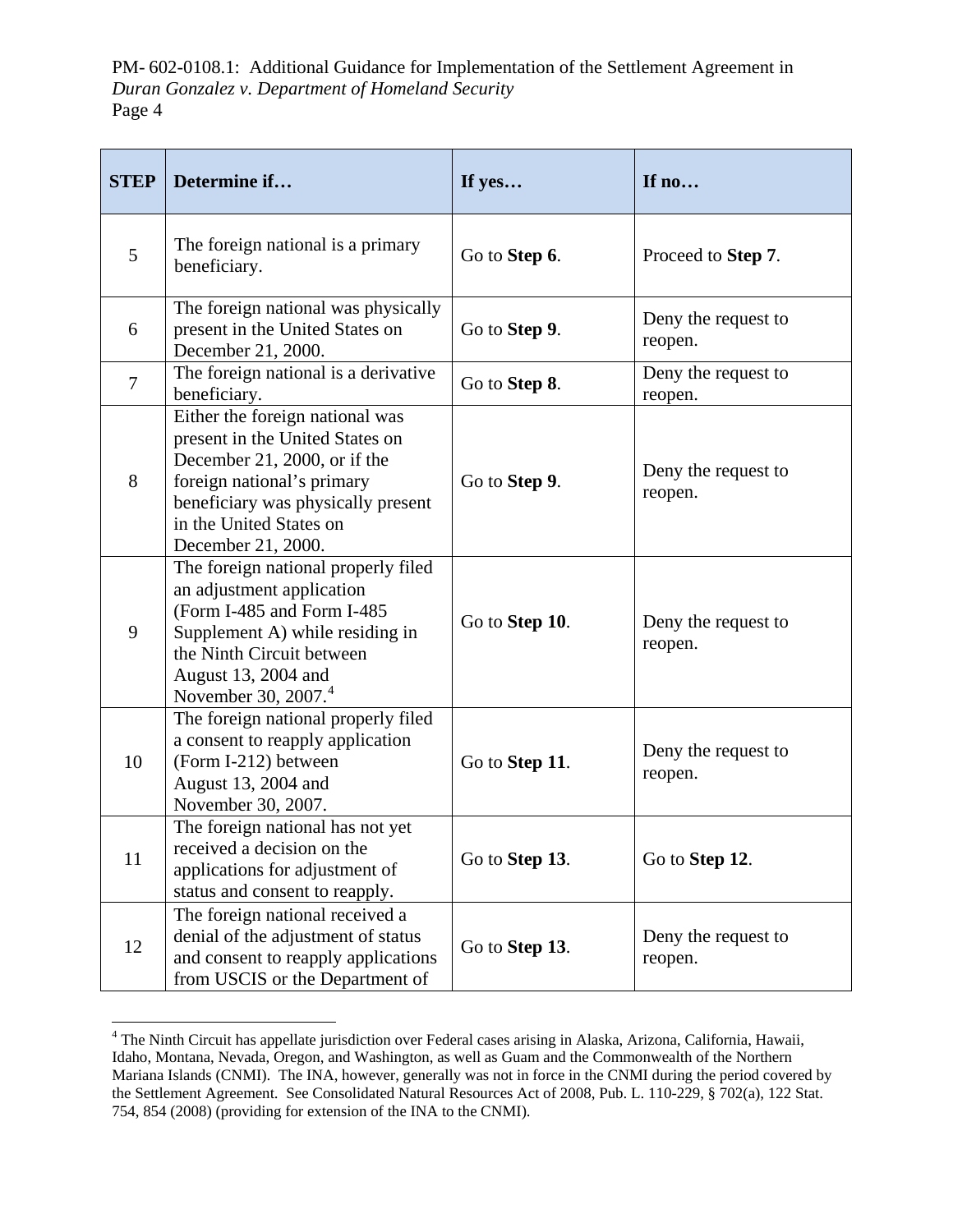| <b>STEP</b> | Determine if                                                                                                                                                                 | If yes                         | If $no$                                                                                     |
|-------------|------------------------------------------------------------------------------------------------------------------------------------------------------------------------------|--------------------------------|---------------------------------------------------------------------------------------------|
|             | Justice Executive Office for<br>Immigration Review on or after<br>August 13, 2004.                                                                                           |                                |                                                                                             |
| 13          | The foreign national is currently in<br>removal proceedings.                                                                                                                 | Deny the request to<br>reopen. | Go to <b>Step 14</b> .                                                                      |
| 14          | The foreign national has a pending<br>petition for review of a removal<br>order that resulted from<br>proceedings <sup>5</sup> before the Ninth<br>Circuit Court of Appeals. | Deny the request to<br>reopen. | The foreign national is a<br>Class member.<br><b>Determine Subclass</b><br>membership next. |

# **2. Subclass Membership**

| <b>STEP</b>    | Determine if                                                                                                                                                                                                                                                                                       | If yes                         | If no                                                                                                        |
|----------------|----------------------------------------------------------------------------------------------------------------------------------------------------------------------------------------------------------------------------------------------------------------------------------------------------|--------------------------------|--------------------------------------------------------------------------------------------------------------|
| $\mathbf{1}$   | The Class member is physically<br>present in the United States.                                                                                                                                                                                                                                    | Go to Step 2.                  | Go to Step 5.                                                                                                |
| $\overline{2}$ | The Class member provided<br>evidence of physical presence in the<br>United States since filing the<br>applications for adjustment<br>(Form I-485 and Form I-485<br>Supplement A) and consent to<br>reapply (Form I-212).                                                                          | Go to Step 4.                  | Reopen on USCIS' own<br>motion under 8 CFR<br>$103.5(a)(5)$ and request<br>the information.<br>Go to Step 3. |
| 3              | The Class member has established<br>with the response to the service<br>motion that the Class member has<br>been physically present in the<br>United States since filing the<br>applications for adjustment<br>(Form I-485 and Form I-485<br>Supplement A) and consent to<br>reapply (Form I-212). | Go to Step 4.                  | Deny the request to<br>reopen.                                                                               |
| $\overline{4}$ | The Class member was put into<br>removal proceedings after filing the<br>application for adjustment<br>(Form I 485 and Form I-485)                                                                                                                                                                 | Deny the request to<br>reopen. | The Class member is a<br><b>Subclass A member.</b><br>The case must be<br>reopened.                          |

<span id="page-4-0"></span> $\overline{a}$  $<sup>5</sup>$  Under INA 240.</sup>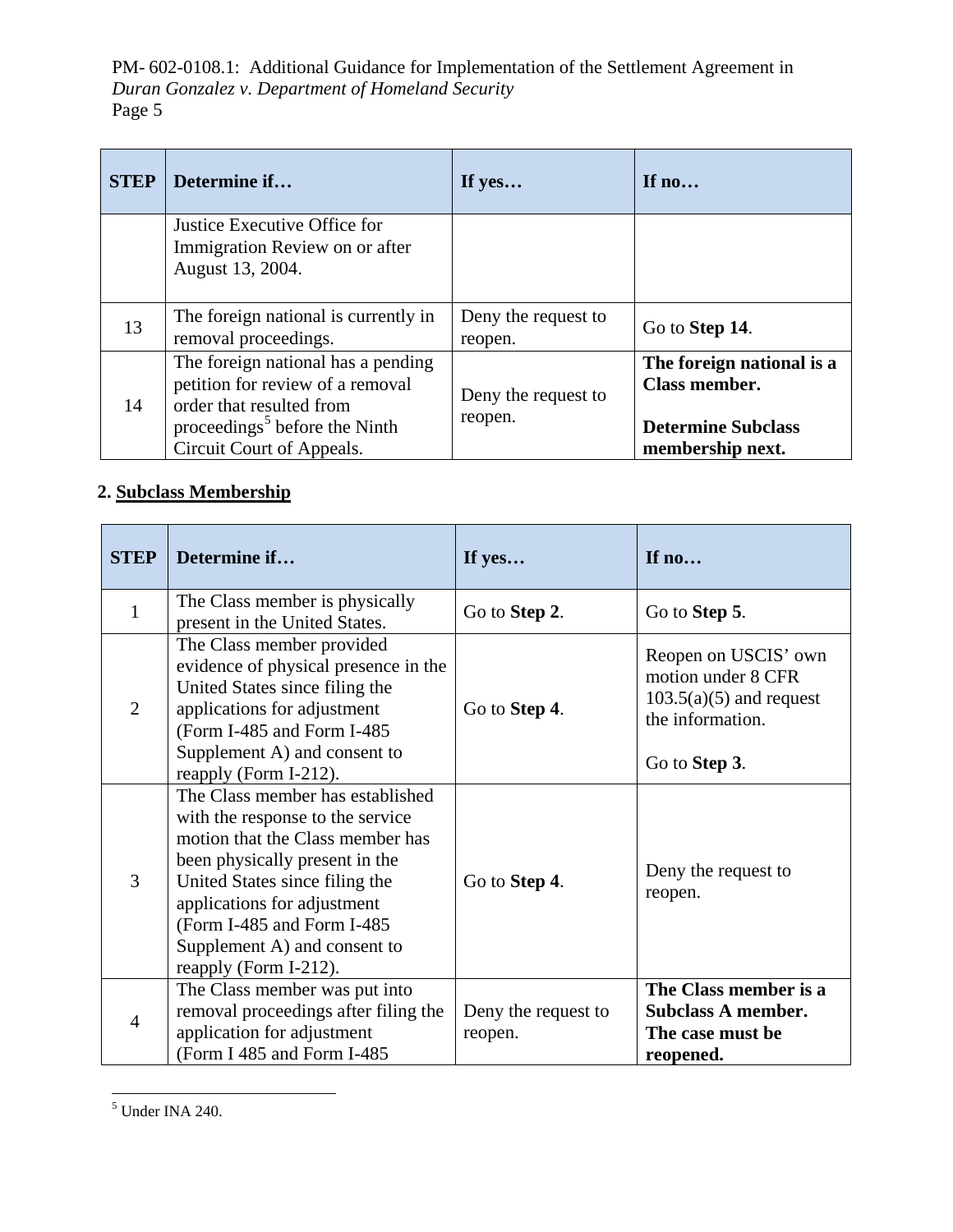| <b>STEP</b> | Determine if                                                                                                                                                                                                                                                                                                                                                                                                                                        | If yes                                                                                                                                         | If no                                                                                   |
|-------------|-----------------------------------------------------------------------------------------------------------------------------------------------------------------------------------------------------------------------------------------------------------------------------------------------------------------------------------------------------------------------------------------------------------------------------------------------------|------------------------------------------------------------------------------------------------------------------------------------------------|-----------------------------------------------------------------------------------------|
|             | Supplement A) and consent to<br>reapply (Form I-212).                                                                                                                                                                                                                                                                                                                                                                                               |                                                                                                                                                | Next, adjudicate the<br>consent to reapply and<br>adjustment of status<br>applications. |
| 5           | The Class member departed the<br>United States after filing the<br>applications for adjustment<br>(Form I-485 and Form I-485<br>Supplement A) and consent to<br>reapply (Form I-212).                                                                                                                                                                                                                                                               | Go to Step 6.                                                                                                                                  | Deny the request to<br>reopen.                                                          |
| 6           | The Class member has remained<br>abroad since that last departure.                                                                                                                                                                                                                                                                                                                                                                                  | Go to Step 7.                                                                                                                                  | Deny the request to<br>reopen.                                                          |
| 7           | The Class member either:<br>(a) Had an immigrant visa<br>application with the Department of<br>State (DOS) pending on July 21,<br>2014; or<br>(b) Filed an immigrant visa<br>application with DOS on or before<br><b>July 21, 2015</b> ; or<br>(c) Filed and USCIS received a<br>Form I-824, Application for Action<br>on an Approved Application or<br>Petition, <sup>6</sup> with the appropriate fee<br>on or before July 21, 2015. <sup>7</sup> | The foreign national<br>is a Subclass C<br>member. The case<br>must be reopened.<br>Next, adjudicate the<br>consent to reapply<br>application. | Deny the request to<br>reopen.                                                          |

<span id="page-5-0"></span> $\overline{a}$  file a Form I-824 to request that USCIS forward the petition. When completing the form, the Subclass C member should mark "Part 2d" on Form I-824 (Part 2, Reason for Request, "I am requesting … (d) USCIS to send my approved immigrant visa petition to the National Visa Center."). <sup>6</sup> If the visa petition approval has not already been forwarded to the National Visa Center (NVC), the applicant must

<span id="page-5-1"></span>approved immigrant visa petition to the National Visa Center.").<br><sup>7</sup> To be eligible for relief, the Settlement Agreement specifies that a Subclass C member either: (a) must have applied for an immigrant visa within the past year; or (b) must initiate the immigrant visa process within 12 months of the effective date of the Settlement Agreement. The Settlement Agreement was effective on July 21, 2014. Since a Subclass C member will have first sought adjustment, however, it will be necessary to send the approved visa petition before the Subclass C member can actually apply for an immigrant visa. For this reason, if USCIS has not already forwarded the approved visa petition to NVC, USCIS will consider the filing of a Form I-824 on or before July 21, 2015, as sufficient to initiate the immigrant visa process.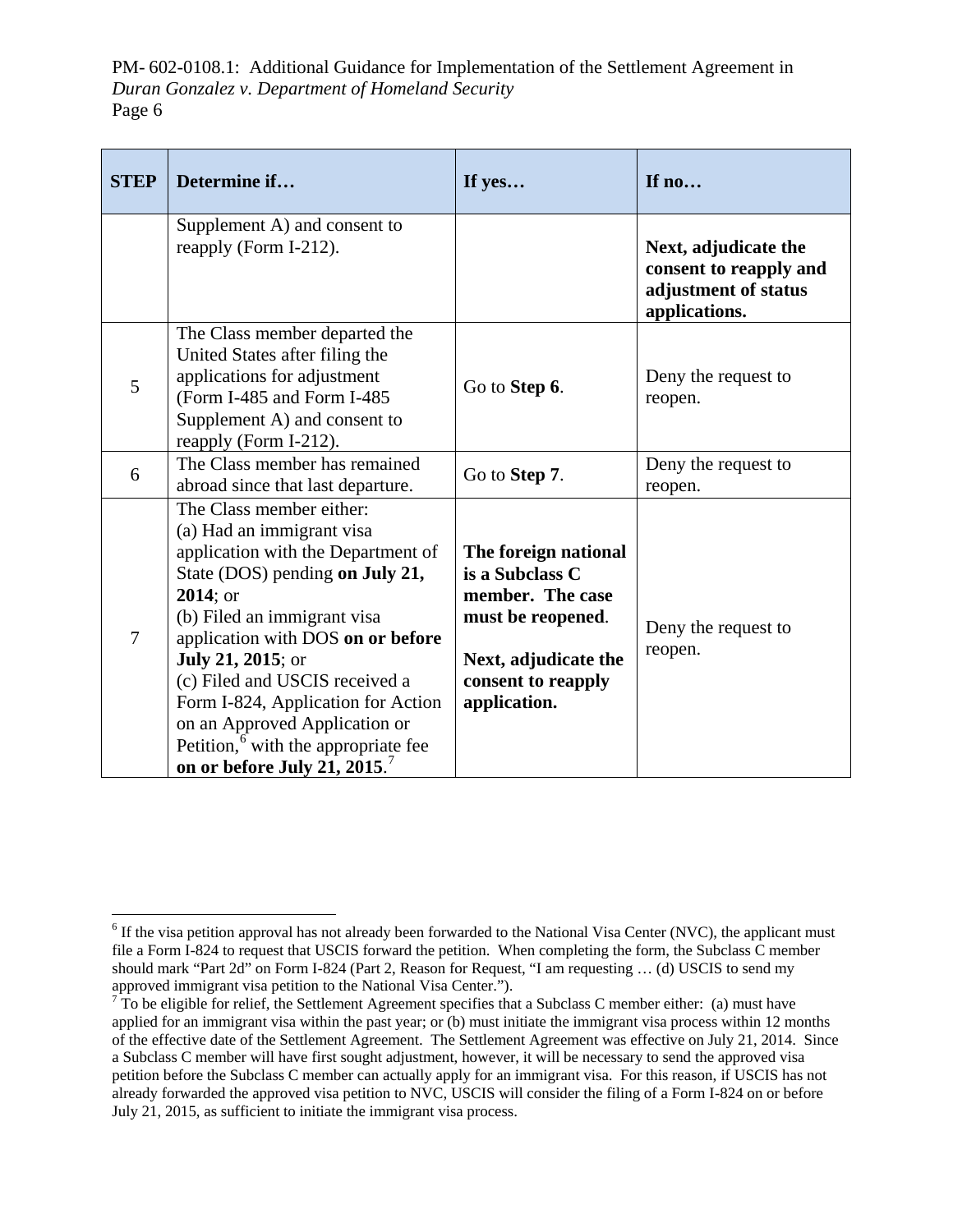| <b>STEP</b>    | Determine if                                                                                                                                                                                                                                                | If yes                                                                           | If no                                                                                                                                                                                                                  |
|----------------|-------------------------------------------------------------------------------------------------------------------------------------------------------------------------------------------------------------------------------------------------------------|----------------------------------------------------------------------------------|------------------------------------------------------------------------------------------------------------------------------------------------------------------------------------------------------------------------|
| $\mathbf{1}$   | The Class member filed the<br>applications for adjustment<br>(Form I-485 and Form I-485<br>Supplement A) and consent to<br>reapply (Form I-212) between<br>August 13, 2004 and January 26,<br>2006.                                                         | Go to Step 5.                                                                    | Go to Step 2.                                                                                                                                                                                                          |
| $\overline{2}$ | The Class member filed the<br>applications for adjustment<br>(Form I-485 and Form I-485<br>Supplement A) and consent to<br>reapply (Form I-212) between<br><b>January 27, 2006 and</b><br>November 30, 2007.                                                | Go to Step 3.                                                                    | $N/A^8$                                                                                                                                                                                                                |
| $\overline{3}$ | The Class member submitted<br>evidence, either with the initial<br>request or in response to a Request<br>for Evidence (RFE), that supports a<br>finding of reasonable reliance on<br>Perez-Gonzalez.                                                       | Go to Step 5.                                                                    | Go to Step 4.                                                                                                                                                                                                          |
| $\overline{4}$ | The evidence does not show<br>reasonable reliance, but does support<br>a finding that, in light of the specific<br>facts of the Class member's case, the<br>burden of denial would be greater<br>than the ordinary consequences of<br>removal. <sup>9</sup> | Go to Step 5.                                                                    | Deny the consent to<br>reapply application based<br>on Matter of Torres-<br>Garcia.<br>Deny the adjustment<br>application for lack of<br>eligibility because the<br>applicant is inadmissible<br>for unlawful reentry. |
| 5              | The Class member has a reinstated<br>removal order.                                                                                                                                                                                                         | Notify ICE of the<br>request. No need to<br>hold case pending<br>cancellation of | Go to Step 6.                                                                                                                                                                                                          |

# **3. Consent to Reapply and Adjustment of Status Adjudication for Subclass A Members**

<u>.</u>

<span id="page-6-0"></span> addressing Class membership already asked whether the foreign national filed the case during this period. If the case was filed after November 30, 2007, the foreign national is not a Class member.<br><sup>9</sup> Although, in the absence of reliance, the burden would have to be greater than the ordinary consequences of  $8$  The Class is limited to those having filed cases between August 13, 2004 and November 30, 2007. The chart

<span id="page-6-1"></span> removal, it does not need to amount to "extreme hardship."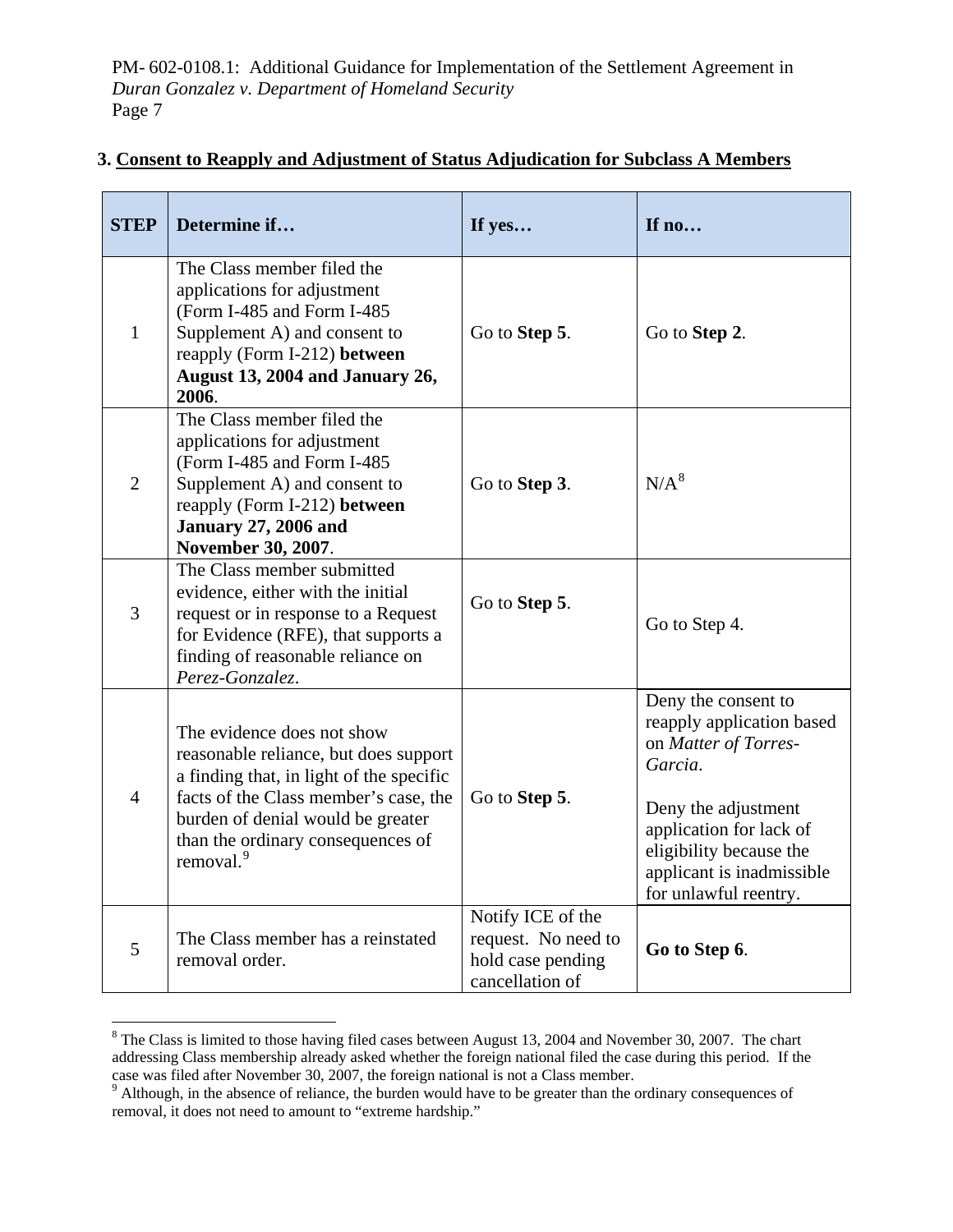| <b>STEP</b>    | Determine if                                                                                                                                                                                                                                                                                                | If yes                                                                                                                                                                       | If no                                                                                                                                                                                                                                                                                                                        |
|----------------|-------------------------------------------------------------------------------------------------------------------------------------------------------------------------------------------------------------------------------------------------------------------------------------------------------------|------------------------------------------------------------------------------------------------------------------------------------------------------------------------------|------------------------------------------------------------------------------------------------------------------------------------------------------------------------------------------------------------------------------------------------------------------------------------------------------------------------------|
|                |                                                                                                                                                                                                                                                                                                             | removal.                                                                                                                                                                     |                                                                                                                                                                                                                                                                                                                              |
|                |                                                                                                                                                                                                                                                                                                             | Go to Step 6.                                                                                                                                                                |                                                                                                                                                                                                                                                                                                                              |
| 6              | The Class member is inadmissible<br>on grounds other than unlawful<br>reentry after prior removal. (May<br>include unlawful reentry after prior<br>unlawful presence).                                                                                                                                      | Go to Step 7.                                                                                                                                                                | Go to Step 8.                                                                                                                                                                                                                                                                                                                |
| $\overline{7}$ | The Class member has a waiver or<br>other form of relief available to<br>overcome the other ground(s) of<br>inadmissibility. (A separate<br>Form I-212 is not needed if the other<br>ground is $212(a)(9)(A)$ or<br>$212(a)(9)(C)(i)(I)$ (unlawful reentry<br>after prior unlawful presence.) <sup>10</sup> | Issue an RFE or<br>Notice of Intent to<br>Deny (NOID) if the<br>Class member has<br>not yet filed the<br>appropriate<br>application for relief,<br>such as a waiver. $^{11}$ | Deny the consent to<br>reapply application as a<br>matter of discretion<br>because granting it would<br>not render the Class<br>member admissible.<br>Deny the adjustment of<br>status application for lack                                                                                                                  |
| 8              | The waiver or other form of relief is<br>approvable.                                                                                                                                                                                                                                                        | Go to Step 8.<br>Go to Step 9.                                                                                                                                               | of statutory eligibility.<br>Deny the waiver or other<br>form of relief for lack of<br>eligibility.<br>Deny consent to reapply<br>as a matter of discretion<br>because granting it would<br>not render the Class<br>member admissible.<br>Deny the adjustment of<br>status application for lack<br>of statutory eligibility. |

 $\overline{a}$ 

<span id="page-7-0"></span> $(9<sup>th</sup> Cir. 2006)$  for a Class member who is inadmissible under INA 212(a)(9)(C)(i)(I) (return without admission after unlawful presence) as well as under INA  $212(a)(9)(C)(i)(II)$  (return without admission after prior removal). In a given case, however, the proof or presumption of reliance on *Perez-Gonzales* could be a strong persuasive factor in i. favor of finding reliance on *Acosta* as well.<br><sup>11</sup> The Class member must pay the standard filing fee unless the Class member requested and is granted a fee waiver. 10 Under the Settlement Agreement, USCIS is not required to presume reliance on *Acosta v. Gonzales,* 439 F.3d 550

<span id="page-7-1"></span>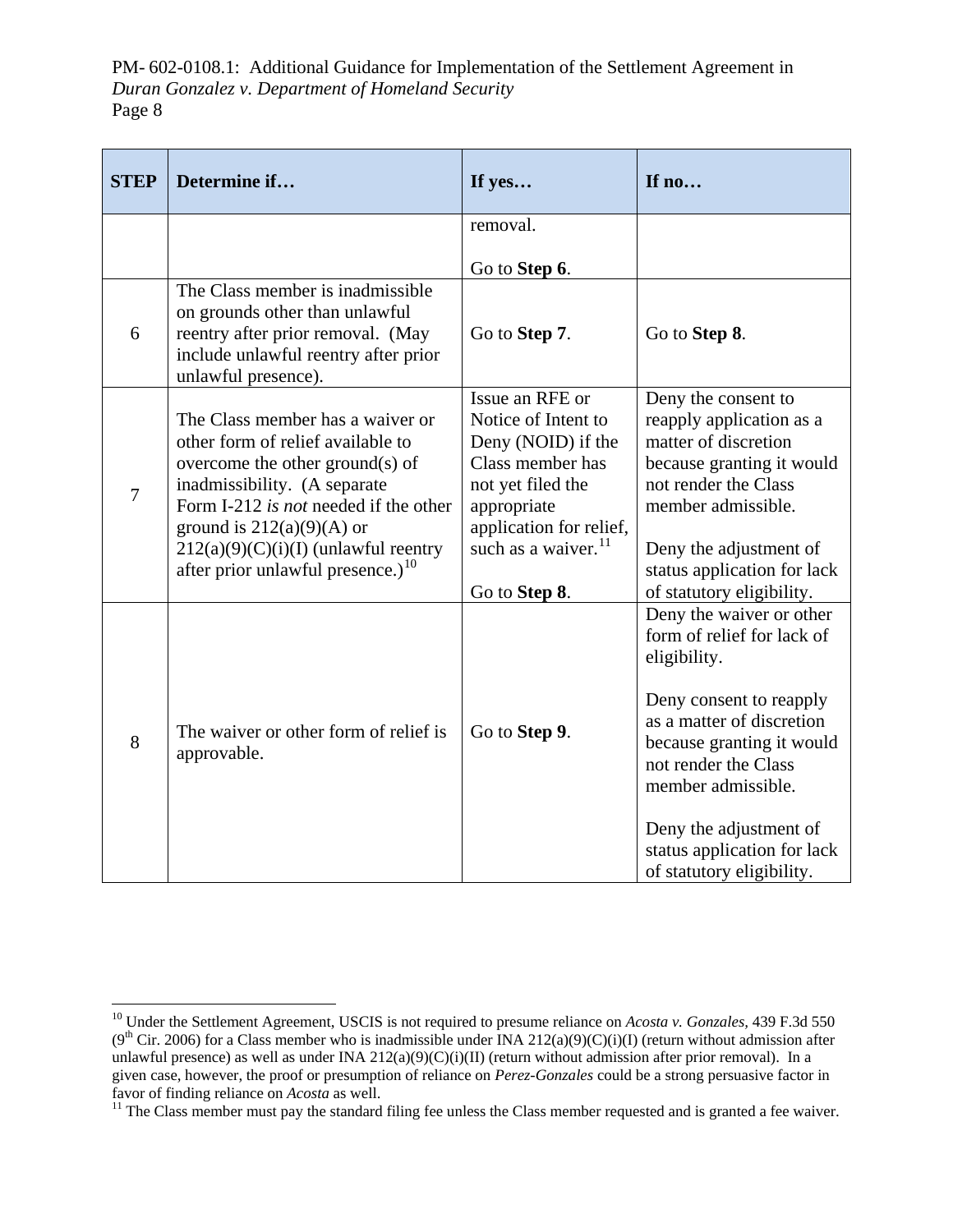| <b>STEP</b> | Determine if                                                                                       | If yes                                                                                                                                                        | If no                                                                                                                                                                                                                                                                                                                                                                                                                     |
|-------------|----------------------------------------------------------------------------------------------------|---------------------------------------------------------------------------------------------------------------------------------------------------------------|---------------------------------------------------------------------------------------------------------------------------------------------------------------------------------------------------------------------------------------------------------------------------------------------------------------------------------------------------------------------------------------------------------------------------|
| 9           | The Class member's consent to<br>reapply application is approvable. <sup>12</sup>                  | Go to Step 10.                                                                                                                                                | Deny the waiver or other<br>form of relief as a matter<br>of discretion because<br>granting it would not<br>render the Class member<br>admissible.<br>Deny the consent to<br>reapply application.<br>Deny the adjustment of<br>status application for lack<br>of statutory eligibility.                                                                                                                                   |
| 10          | The Class member's adjustment of<br>status application filed under the<br>exception is approvable. | Approve the waiver<br>or other form of<br>relief.<br>Approve the consent<br>to reapply<br>application.<br>Approve the<br>adjustment of status<br>application. | Deny the waiver or other<br>form of relief as a matter<br>of discretion because<br>granting it would not<br>make the Class member<br>eligible for the benefit.<br>Deny the consent to<br>reapply application as a<br>matter of discretion<br>because granting it would<br>not make the Class<br>member eligible for the<br>benefit.<br>Deny the adjustment of<br>status application for lack<br>of statutory eligibility. |

<span id="page-8-0"></span> $\overline{a}$  officer must: 1) disregard the lack of the 10-year physical absence requirement; 2) disregard the Class member's presence in the United States; and 3) not count the unlawful reentry as a negative factor when determining whether consent to reapply is warranted as a matter of discretion. <sup>12</sup> The Settlement Agreement specifies that the application must be adjudicated according to Perez-Gonzalez. The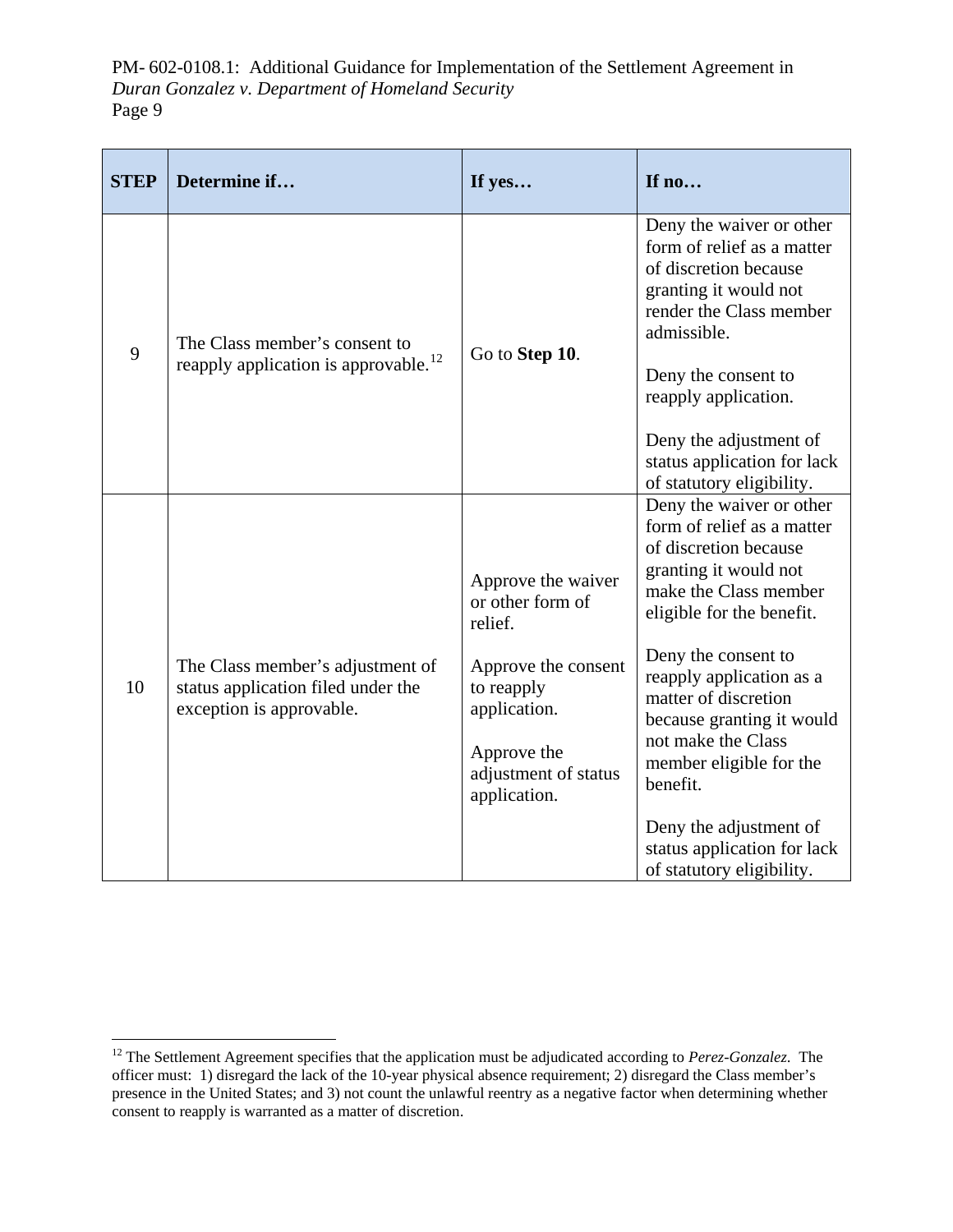| <b>STEP</b>    | Determine if                                                                                                                                                                                                                                                       | If yes                                                            | If no                                                                                                            |
|----------------|--------------------------------------------------------------------------------------------------------------------------------------------------------------------------------------------------------------------------------------------------------------------|-------------------------------------------------------------------|------------------------------------------------------------------------------------------------------------------|
| $\mathbf{1}$   | The Class member filed the<br>applications for adjustment<br>(Form I-485 and Form I-485<br>Supplement A) and consent to<br>reapply (Form I-212) between<br><b>August 13, 2004 and</b><br><b>January 26, 2006.</b>                                                  | Go to Step 5.                                                     | Go to Step 2.                                                                                                    |
| $\overline{2}$ | The Class member filed the<br>application for adjustment<br>(Form I-485 and Form I-485<br>Supplement A) and consent to<br>reapply (Form I-212) between<br>January 27, 2006 and November<br>30, 2007.                                                               | Go to Step 3.                                                     | $N/A^{13}$                                                                                                       |
| 3              | The Class member submitted<br>evidence either in the initial request<br>or in response to an RFE that<br>supports a finding of reasonable<br>reliance on Perez-Gonzalez.                                                                                           | Go to Step 5.                                                     | Go to Step 4.                                                                                                    |
| $\overline{4}$ | The evidence does not show<br>reasonable reliance, but does<br>supporting a finding that, in light of<br>the specific facts of the Class<br>member's case, the burden of<br>denial would be greater than the<br>ordinary consequences of<br>removal. <sup>14</sup> | Go to Step 5.                                                     | Deny the consent to<br>reapply application based<br>on Matter of Torres-<br>Garcia.<br>Notify NVC of the denial. |
| 5              | The Class member is inadmissible<br>on grounds other than unlawful<br>reentry after prior removal. (May<br>include unlawful reentry after prior<br>unlawful presence.)                                                                                             | Go to Step 6.                                                     | Go to Step 8.                                                                                                    |
| 6              | The Class member has a waiver or<br>other form of relief available to<br>overcome the other ground(s) of                                                                                                                                                           | Issue an RFE/NOID<br>if the Class member<br>has not yet filed the | Deny the consent to<br>reapply application as a<br>matter of discretion                                          |

# **4. Consent to Reapply Adjudication for Subclass C Members**

 $\overline{a}$ 

<span id="page-9-0"></span> addressing Class membership already asked whether the foreign national filed the case during this period. If the case was filed after November 30, 2007, the foreign national is not a Class member.<br><sup>14</sup> Although, in the absence of reliance, the burden would have to be greater than the ordinary consequences of <sup>13</sup> The Class is limited to those having filed cases between August 13, 2004 and November 30, 2007. The Chart

<span id="page-9-1"></span> removal, it does not need to amount to "extreme hardship."